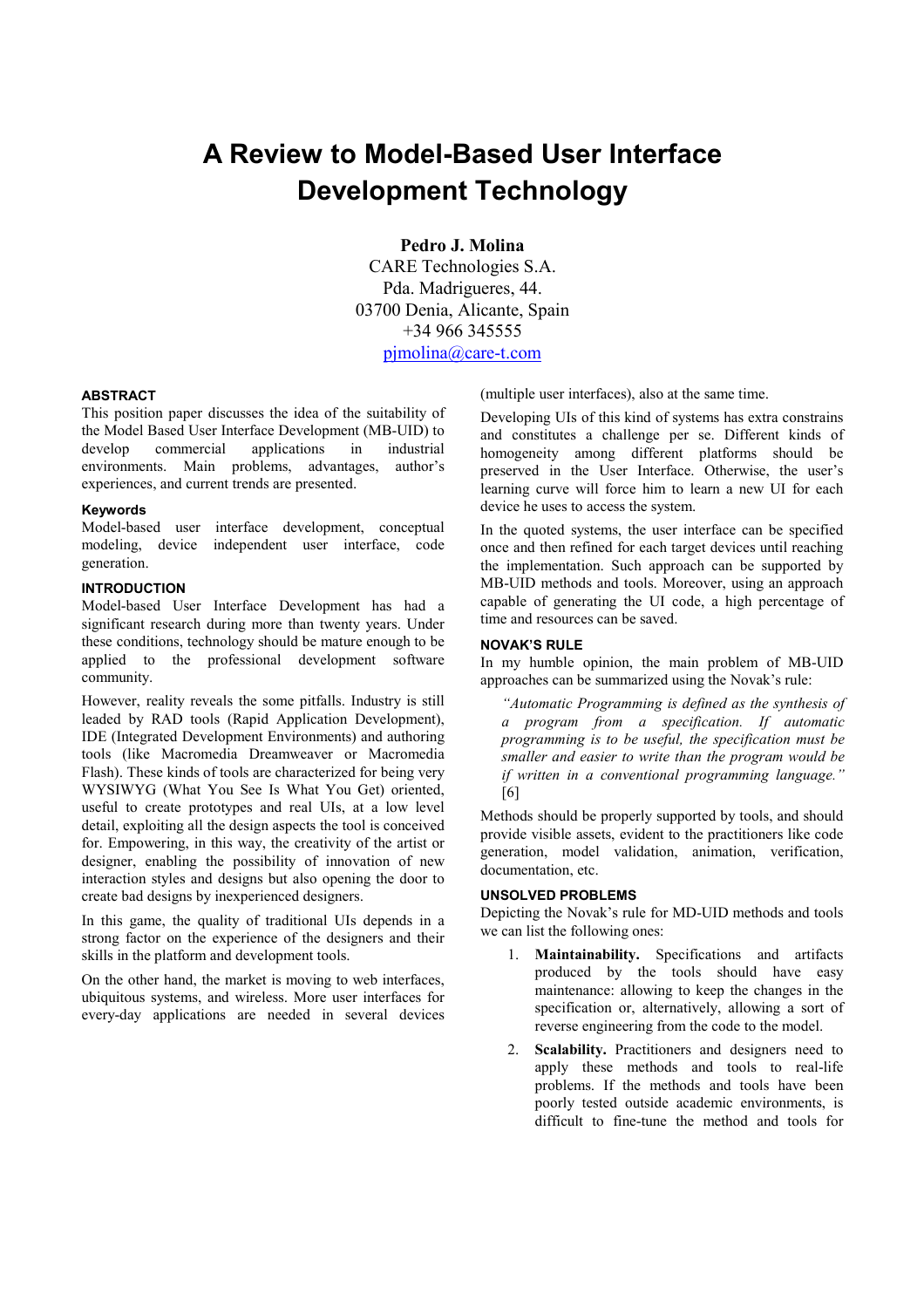scalability to guarantee the success in industrial scenarios.

- 3. **Round Trip Problems.** [1] Code generated from a model has more constrains and less choices that the allowed in the final target device. Frequently, some sort of tweaking or beautification must be applied to modify the final UI to fit the usage scenario. These out-of-the-model changes should be reapplied (ideally automatically) whenever the model changes and the UI needs to be regenerated accordingly.
- 4. **Integration with artists' designs.** Especially important for web sites and multimedia contents, artists have a relevant role in the developing of such systems. MB-UID artifacts must be integrated with this other source of elements to configure the final UI. To support this kind of development, special tools or conventions must be followed in both sides of the development.
- 5. **Lack of standards** like UML for software design or architecture. There is no standard for UI development. At least in software design there is a common agreement in the notation: UML. However, for user interface, we are still far away of having such standards.
- 6. **Lack of robust code generators.** More code generators are needed to produce UIs for different kind of applications. Few tools are available on the market and are limited to specific context of usage.
- 7. **Lack of integration with business logic.** UIs per se are not enough to build running systems. Good integration mechanisms with application's functionality (business logic) are needed. Much better if the business logic can also be specified and generated.
- 8. **Lack of commercial tools supporting the methods.** Few tools are available on the market. Practitioners interested in the field need to know them in first place, use and evaluate them to check if a tool fits their needs. There are also methods without any tool support at all: making much harder for practitioners to use such methods.

#### **PROS**

Despite the quoted problems, I strongly believe that producing commercial applications using MB-UID technology has mayor advantages:

- 1. **The abstraction level is higher** that working with development environments. The specification is less dependent from the underlying technology.
- 2. **Better productivity.** A percent of the final UI can be directly generated and used in the final system without any further changes.
- 3. **Better quality.** Generated code has always the same elements in the same places. Repeating tasks exactly in the same way every time is easier for a machine than for humans, obtaining, in this way homogeneity. Conformity with standards is also easy to obtain by generating the code according to such standards.
- 4. **Less errors.** Generated code contains zero generation errors (if the generator is robust and it has been thoroughly tested). Semantic errors can still appear but as a consequence of misunderstanding requirements or modeling misprints.
- 5. **Provides a precise Engineering process.** Development can be repeated, measured and tracked as a production line. Future projects can be estimated and scheduled with more precision based on previous data.
- 6. **Multiple device support:** using generators for multiples devices, platforms and architectures.
- 7. **Less Time to Market.** UIs can be built in less time allowing to put the product early in the market.

# **ENVISIONING NEW TOOLS AND CHALLENGES**

From my point of view, new generation tools should address the previously quoted problems to overpass the Novak's rule.

Modeling tools should be visual and support sketching as done in DENIM [4]. Easy of use is crucial to make work perceived as a non time-consuming task.

An standard in XML representation is needed urgently as a base for tools interchange. Later on, notations and semantics should be standardized also.

Going form initial requirements gathering to final



**Figure 1. Modeling tool for creating specifications.**